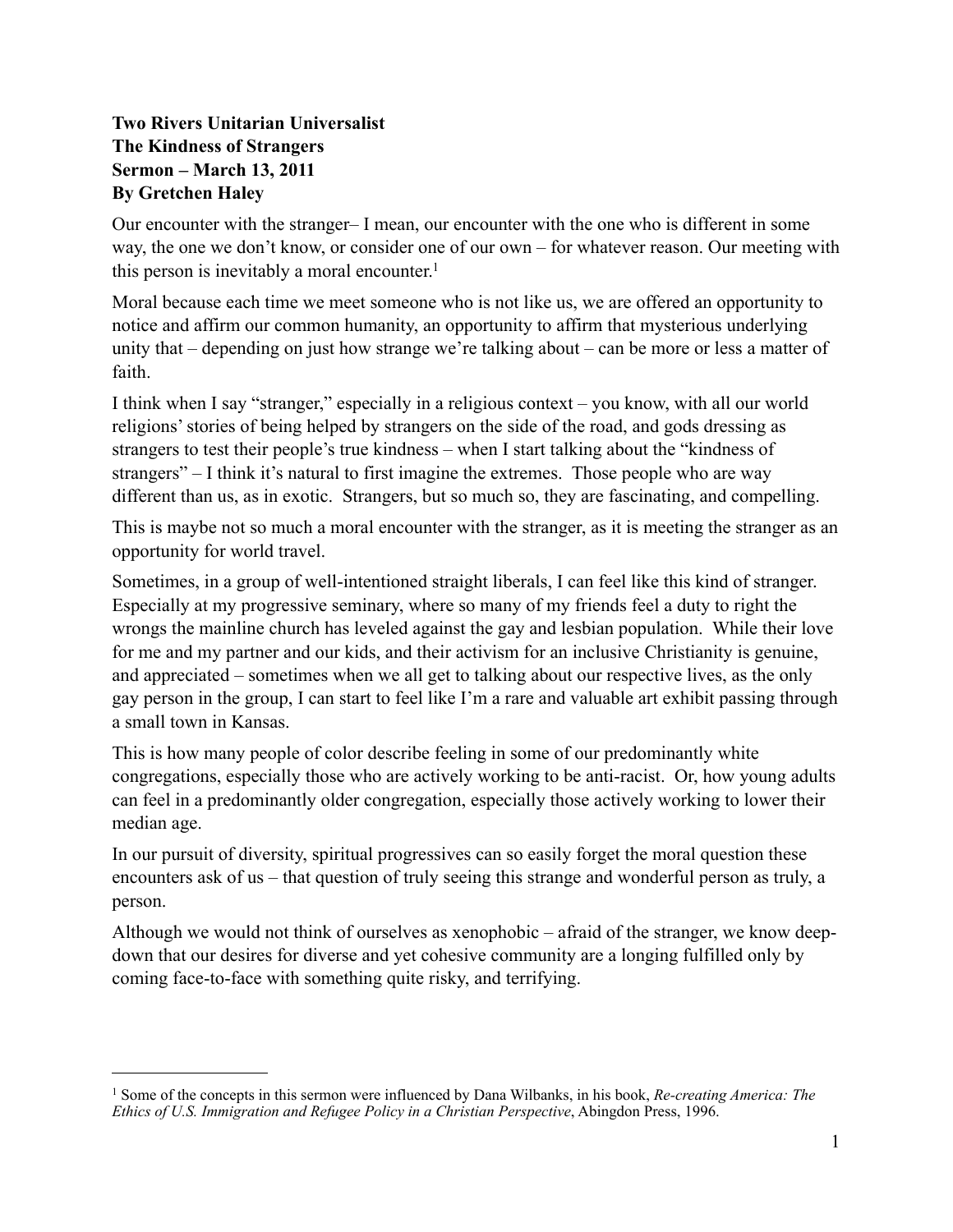But not terrifying for the reasons you might think. It's not like that lesson I keep trying to my kids about "stranger danger." The stranger is not terrifying for us *because* of the stranger. The stranger is terrifying for us *because of us*.

Terrifying, because deep down, we realize that coming to an open-hearted, real relationship with someone who is different - that is, any encounter with a stranger that could actually create community - asks less of the stranger than it does of us. It asks us to risk ourselves, and our assumptions, our basic notions of identity.

It asks us to risk the possibility that some of the basic things we've always thought or felt, some of our most basic assumptions about how to do things, or how to act, or some of those things we've worked the hardest to understand – that these things might not be right. Or at least not be the *only* right. They might instead be products of our limited experience, limits of our particular socio-cultural existence, our *time-constrained* socio-cultural existence. Which means, in addition to all this risk and vulnerability, in our encounter with the stranger, we are asked to come face to face with our human limitedness. These are the kinds of encounters that if we're serious about it, shake us up, and change us, forever.

I don't know about you, but I think this whole idea sounds *terrible*. I mean, imagining myself and my most basic thinking as irreparably provincial - a product of my upbringing, my social class, my race, my education, my gender, my citizenship …well, it's not the way I like to think about myself. It's not the way I like to feel about myself. Not only that, I generally *like* myself. Like who I've become, who I am becoming. And while I like to keep learning, I don't really like the idea of being *changed*.

But let me tell you. I think it gets worse.

I mean, the kind of stranger I'm describing – the very-different culturally, very-different educationally, very-different economic class, the fascinatingly very-different – this kind of stranger challenges us very little compared to the strangeness we encounter in those who we assume are most *like* us.

I mean, the strangeness we discover in a close friend. Or maybe more, the strangeness we discover again and again in our own families.

The person we are supposed to cling to, or who should cling to us, the person we should most easily care for and show kindness to - we discover - sometimes to more or less a degree, that they are instead unfathomably different. We discover we not an immediate fondness, or an instant attachment, but instead, a kind of alienation, a questioning, like, who *is* this person?!

Equally disheartening, those moments when you realize *you* are the stranger amongst your own people. How many of us grew up in families with a more conservative philosophy, only to come at some point to a kind of awakening, and then feeling all of sudden like we were strangers in a strange land?

When I saw *A Streetcar Named Desire* this time, it was this kind of irony - the irony of finding the greatest strangeness amongst those who are theoretically supposed to be your most familiar companions, that really hit me, really stayed with me after the performance. I mean, here we have this woman who comes in desperate need to her family, comes at her lowest point. She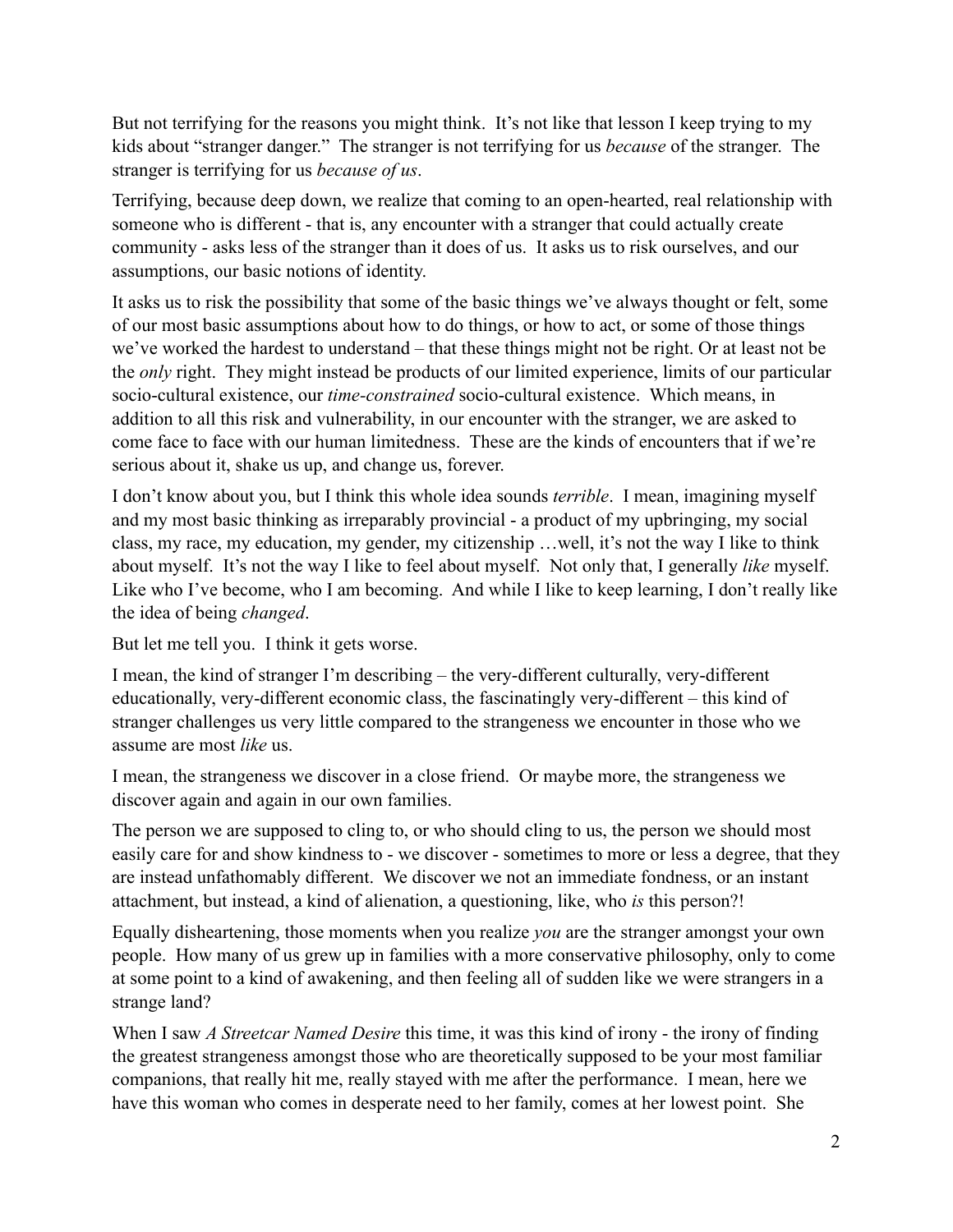comes - yes, coated in pretense and with all her vulnerability shielded by flirtation and regular inebriation. But despite all this - she comes because she sincerely needs help, and she has nowhere else to turn. And she comes in the hope that her sister will recognize her, remember her as her sister, despite time and their changed circumstances.

But ultimately, she was too strange. Too different than what Stella had become. Too different than Stanley, with his working class sneer and animalistic passions. Too different and too desperate. She needed too much, and needed to be responded to on her own terms, not on Stanley's or Stella's. Responded to with a kind of magic, with a kind of truth like she says, of what *should* be true, rather than what is. And so in her strangeness and her desperate need, in her bottomless desire to be seen and cared for by those who should most recognize her, she was finally turned over to the arms of actual strangers for relief.

Of course, Stella *does* care for Blanche. She is there for what - seven months? Seven months in that small little place. Seven months, and don't forget, Stella was pregnant that whole time. I mean really, most of us would've kicked our sister out long before, right?

There's a reason productions of *Streetcar* have gone back and forth over the years between cultivating sympathy for Blanche on the one end and Stanley and Stella on the other. There is not an easy answer in this kind of situation.

No easy answer, but it's a familiar question. It's a question that many of us wrestle with - where to draw the lines with our family members, and the ways they ask us to comply with their needs, the ways they ask us to bend to their point of view, the ways they show up masking their vulnerability in showy displays of bravado that just rubs us the wrong way. And makes it so hard to help them. So hard to recognize our common humanity - despite our being officially in the very same family.

I know the kindness of strangers we truly do not know may be the more common theme in religious circles. But I think in real life, how to show and receive kindness from the stranger we *do* know, is way more complicated, and often way more heartbreaking.

I think it can actually be easier to find a generic sense of our common humanity when you *don't* know someone's story. When they just appear before you as superficially different, but you don't yet know the particulars of their story. I mean, the good, and the bad of it. Their temptations, and their tendencies. Their demons. The kinds of things you get to know in longterm friendship. The kinds of things you almost always know in families. The kinds of things that can make you squirm, that make you certain more of humanity's utter separateness than our inherent unity. Yes, this is the kind of stranger that's the real challenge.

When the truth finally comes out for Blanche. When the mask falls - for Mitch, for Stella, for Blanche herself. She confesses that before coming to her sister's, she had sought solace in the arms of strangers. It was all she could do. With that much vulnerability, and brokenness, she could only manage to seek superficial comfort from those who did not know her, rather than facing up to the possibility of being unrecognized and turned away by those who know her best. It's so much easier to accept being the stranger amongst those who do not know how strange you really are.